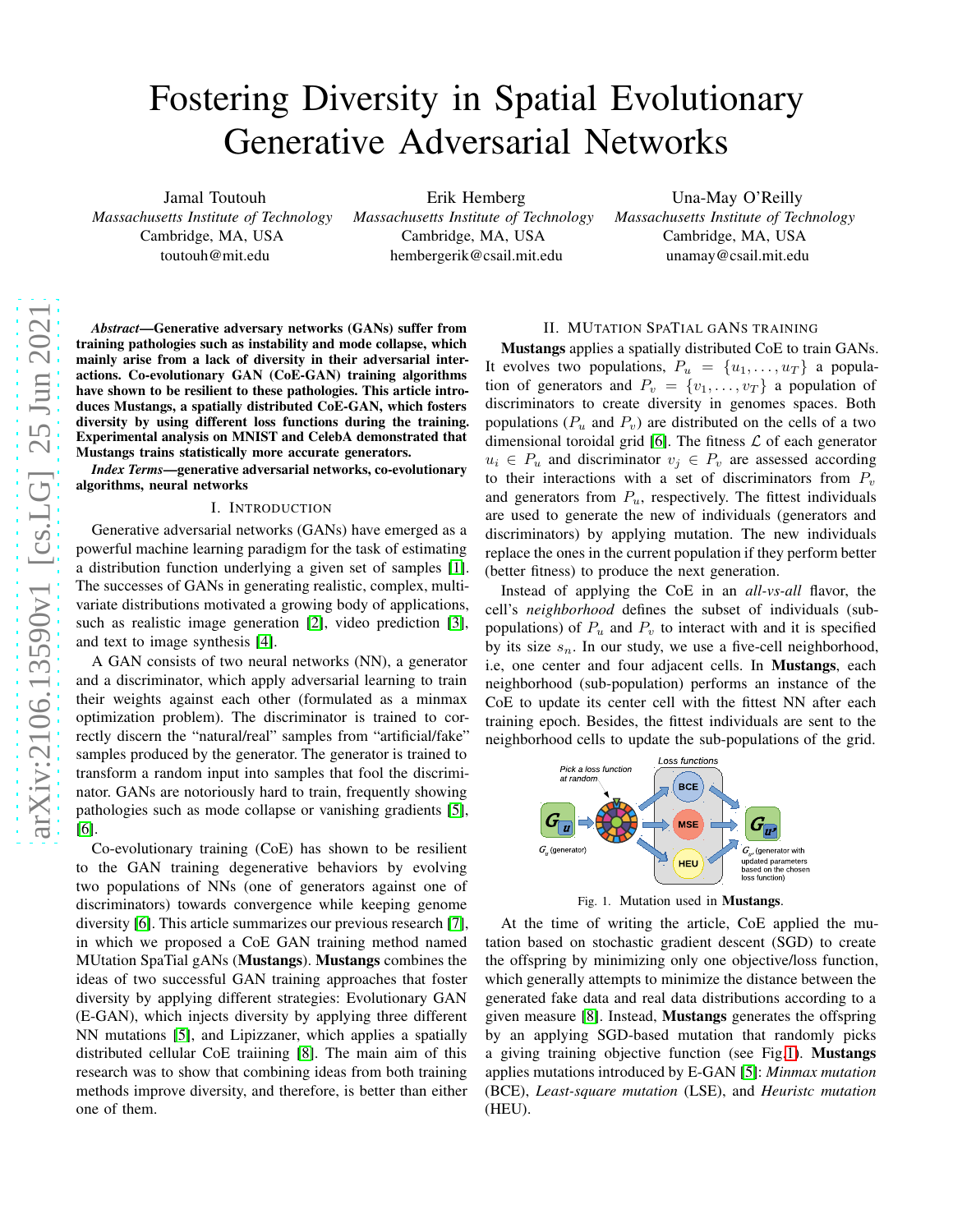#### III. EXPERIMENTAL ANALYSIS

This section summarizes the main outcomes of the empirical analysis shown in our previous work [\[7\]](#page-1-6). Mustangs was evaluated on two common image data sets: MNIST and CelebA. The experiments took into account: GAN-BCE, a standard GAN which uses BCE objective; E-GAN; a spatial CoE that applies each one of the objective functions, Lip-BCE, Lip-MSE, and Lip-HEU; and Mustangs. All evaluated methods used the same computational budget.

The Frechet inception distance (FID) was evaluated to asses the accuracy of the generated fake data [\[9\]](#page-1-8) and the total variation distance (TVD) for diversity.

Table [I](#page-1-9) shows the best FID values on MNIST. Mustangs has the lowest (best) median. All the spatially distributed methods are better than E-GAN and GAN-BCE. The results indicate that Mustangs is robust to the varying performance of the individual loss functions (lowest deviation). This helps to strengthen the idea that diversity, both in genome and mutation space, provides robust GAN training. A ranksum test with Holm correction confirms that the difference between Mustangs and the other methods is significant at confidence levels of  $\alpha$  <0.01.

<span id="page-1-9"></span>TABLE I FID MNIST RESULTS(LOW FID INDICATES GOOD PERFORMANCE)

| Algorithm       | Mean    | Std $%$ | Median  | IOR     |
|-----------------|---------|---------|---------|---------|
| <b>Mustangs</b> | 42.235  | 12.863% | 43.181  | 7.586   |
| Lip-BCE         | 48.958  | 20.080% | 46.068  | 4.663   |
| <b>Lip-MSE</b>  | 371.603 | 20.108% | 381.768 | 104.625 |
| Lip-HEU         | 52.525  | 17.230% | 52.732  | 9.767   |
| E-GAN           | 466.111 | 10.312% | 481.610 | 69.329  |
| <b>GAN-BCE</b>  | 457.723 | 2.648%  | 459.629 | 17.865  |

Table [II](#page-1-10) summarizes TVD results on MNIST. The methods that provide genome diversity generate more diverse data samples than the other two analyzed methods. The three algorithms with the lowest (best) FID score (Mustangs, Lip-BCE, and Lip-HEU) also provide the lowest (best) TVD values. The best TVD result is obtained by Lip-HEU.

<span id="page-1-10"></span>TABLE II MNIST TVD RESULTS (LOW TVD INDICATES MORE DIVERSITY)

|     |             |       |             | Alg. Mustangs Lip-BCE Lip-HEU Lip-MSE E-GAN GAN-BCE |
|-----|-------------|-------|-------------|-----------------------------------------------------|
| TVD | 0.180 0.171 | 0.115 | 0.365 0.534 | 0.516                                               |

Figure [2](#page-1-11) illustrates how spatially distributed CoE algorithms produce robust generators that provide with accurate MNIST samples across all the classes.

| 0731180419609761383388556333333                                   |            |            |
|-------------------------------------------------------------------|------------|------------|
| 32149371358246360938889539533335                                  |            |            |
| 18498318017436425832593323533383                                  |            |            |
| 936784419243489853800898433333583                                 |            |            |
| E 0 5 6 3 0 6 2 2 0 1 3 1 7 7 2 F 5 8 8 3 3 3 8 8 8 8 8 8 5 5 5 5 |            |            |
| 3800 1 9 0 4 8 9 2 8 9 7 5 1 8 5 3 3 3 5 5 3 3 3 3 4 3 5 5 8      |            |            |
| 262355918168700285303355283828358                                 |            |            |
| a) Mustangs b) $Lip-BCE$                                          | c) $E-GAN$ | d) GAN-BCE |

<span id="page-1-11"></span>Fig. 2. Sequence of samples generated of MNIST dataset.

Table [III](#page-1-12) summarizes FID the results on CelebA. Mustangs provides the lowest median FID. Lip-BCE and Lip-HEU provide median and mean FIDs close to the Mustangs ones. However, Mustangs is the most robust (see deviations).

TABLE III FID CELEBA RESULTS (LOWER IS BETTER)

<span id="page-1-12"></span>

| Algorithm       | Mean    | Std $%$ | Median  | IOR    |
|-----------------|---------|---------|---------|--------|
| <b>Mustangs</b> | 36.148  | 0.571%  | 36.087  | 0.237  |
| Lip-BCE         | 36.250  | 5.676%  | 36.385  | 2.858  |
| <b>Lip-MSE</b>  | 158.740 | 40.226% | 160.642 | 47.216 |
| <b>Lip-HEU</b>  | 37.872  | 5.751%  | 37.681  | 2.455  |

Figure [3](#page-1-13) illustrates a sequence of samples generated by the best generators in terms of FID score of the most competitive two training methods, i.e., Mustangs and Lip-BCE. As it can be seen in these two sets images generated, both methods present similar capacity of generating human faces.



Fig. 3. Sequence of samples generated of CelebA.

### <span id="page-1-13"></span>IV. CONCLUSIONS AND FUTURE WORK

The research carried out showed that GAN training can be improved by boosting diversity. Mustangs tested on the MNIST and CelebA datasets showed the best accuracy, robustness, and high diversity in label space. This research was the root of other published studies [\[10\]](#page-1-14), [\[11\]](#page-2-0).

#### **REFERENCES**

- <span id="page-1-0"></span>[1] I. Goodfellow, J. Pouget-Abadie, M. Mirza, B. Xu, D. Warde-Farley, S. Ozair, A. Courville, and Y. Bengio, "Generative adversarial nets," in *Advances in neural information processing systems*, 2014, pp. 2672– 2680.
- <span id="page-1-1"></span>[2] Z. Gan, L. Chen, W. Wang, Y. Pu, Y. Zhang, H. Liu, C. Li, and L. Carin, "Triangle generative adversarial networks," in *Advances in Neural Information Processing Systems*, 2017, pp. 5247–5256.
- <span id="page-1-2"></span>[3] X. Liang, L. Lee, W. Dai, and E. P. Xing, "Dual motion gan for futureflow embedded video prediction," in *IEEE International Conference on Computer Vision (ICCV)*, vol. 1, 2017.
- <span id="page-1-3"></span>[4] S. E. Reed, Z. Akata, S. Mohan, S. Tenka, B. Schiele, and H. Lee, "Learning what and where to draw," in *Advances in Neural Information Processing Systems*, 2016, pp. 217–225.
- <span id="page-1-4"></span>[5] C. Wang, C. Xu, X. Yao, and D. Tao, "Evolutionary generative adversarial networks," *IEEE Transactions on Evolutionary Computation*, vol. 23, no. 6, pp. 921–934, 2019.
- <span id="page-1-5"></span>[6] A. Al-Dujaili, T. Schmiedlechner, E. Hemberg, and U.-M. O'Reilly, "Towards distributed coevolutionary GANs," in *AAAI Symposium*, 2018.
- <span id="page-1-6"></span>[7] J. Toutouh, E. Hemberg, and U.-M. O'Reilly, "Spatial evolutionary generative adversarial networks," in *Proceedings of the Genetic and Evolutionary Computation Conference*, ser. GECCO '19. New York, NY, USA: Association for Computing Machinery, 2019, p. 472–480.
- <span id="page-1-7"></span>[8] T. Schmiedlechner, I. N. Z. Yong, A. Al-Dujaili, E. Hemberg, and U.- M. O'Reilly, "Lipizzaner: A System That Scales Robust Generative Adversarial Network Training," in *the 32nd Conference on Neural Information Processing Systems (NeurIPS 2018) Workshop on Systems for ML and Open Source Software*.
- <span id="page-1-8"></span>[9] M. Heusel, H. Ramsauer, T. Unterthiner, B. Nessler, G. Klambauer, and S. Hochreiter, "GANs trained by a two time-scale update rule converge to a nash equilibrium," *arXiv preprint arXiv:1706.08500*, vol. 12, no. 1, 2017.
- <span id="page-1-14"></span>[10] J. Toutouh, E. Hemberg, and U.-M. O'Reilly, "Data dieting in gan training," in *Deep Neural Evolution*. Springer, 2020, pp. 379–400.